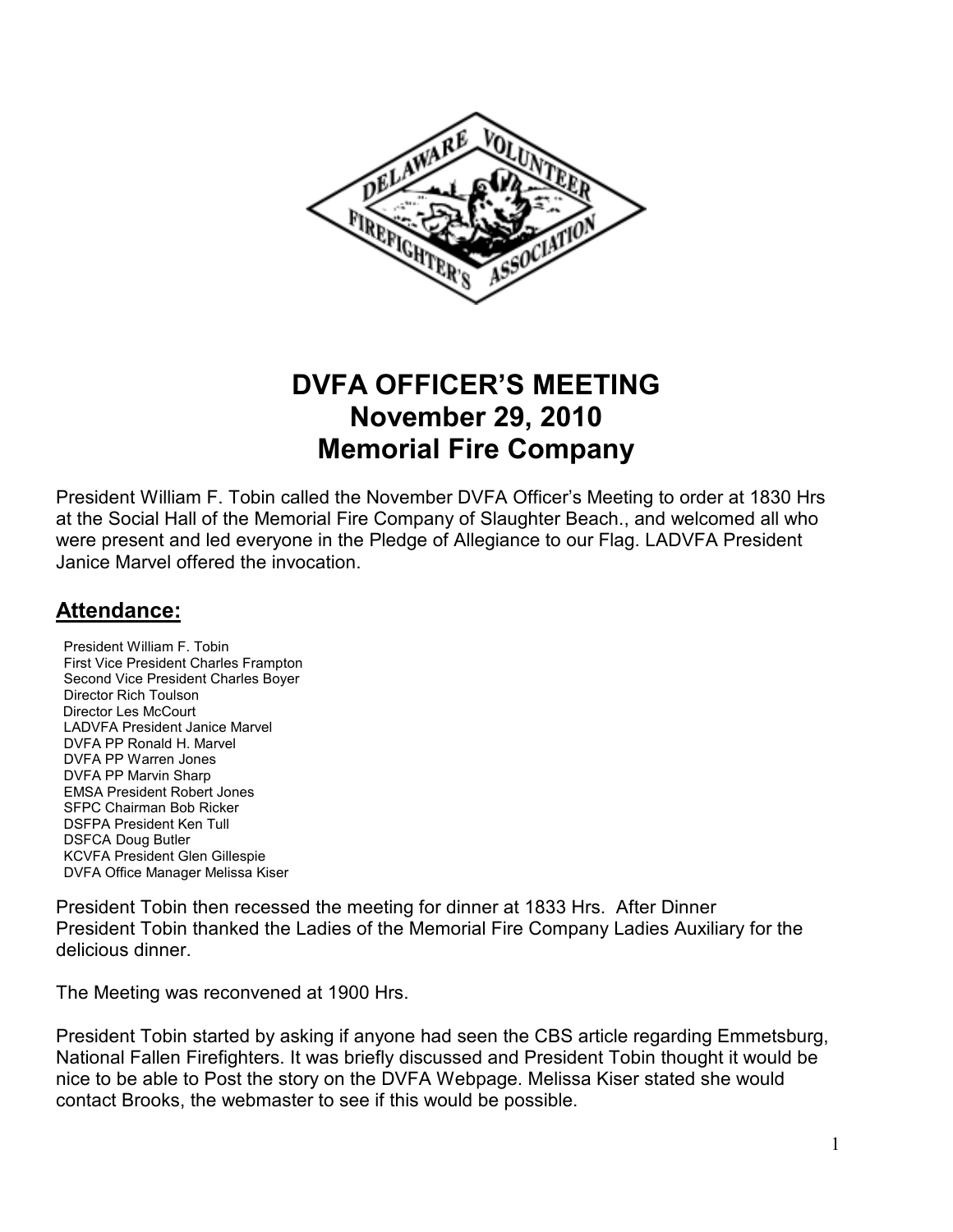President Tobin stated Director Zeroles wouldn't be able to attend due to his family being ill, and called on the following members and guests for reports and remarks**:**

**LADVFA:** President Janice Yerkes brought greetings from the LADVFA. She mentioned their last meeting was in November and the Ladies agreed to make the same changes to their conference banner at the DVFA will be making

**DSFCA** President Doug Butler brought greetings from the State Fire Chiefs Association. He advised their next meeting will be next week at Cranston Heights.

**EMSA** President Bob Jones brought greetings from the Emergency Medical Services Associations. He indicated their next meeting will also take place at the same meeting with the State Chiefs. It was advised the next meeting might need to be changed to the  $5<sup>th</sup>$  Thursday.

*SFPC Chairman Bob Ricker* stated that on November 22 title 16 committee met to discuss and daft legislation for the first draft. Marvin Sharp spoke and reported that there were 21 questions that came up regarding the draft and all 21 questions have been answered if we can control our own destiny- we will be working in the right direction. The meeting on the  $7<sup>th</sup>$  went well, 2 members met from each county to form the committee. The questions were as followed.

- 1. ICS for all involved, not just the EMS Officer
- 2. Active Service- what constitutes this?
- 3. Apparatus Operator- look at incorporating basic requirement for general knowledge purposes
- 4. What standards are being proposed for Review Panel?
- 5. What standards are being proposed for State Fire Prevention Commission appointees
- 6. What are the standards for the past and current (state and county) presidents- the ones who will recommend the review panel committee members
- 7. Administration Officer- will outside community residence that serve on Board of Directors be required to meet the same standards?
- 8. Corporation- how do we enforce standards for corporations.
- 9. Final financial decisions- when entire company floor has the final say, do all members have to meet the standard?
- 10. Certificate of Application process- submit to the company to be able to cut down time and logistics
- 11. Any changes- does it come back to the Presidents and Chief's prior to being submitted to State Fire Prevention Commission?
- 12. What and who will be the enforcement and penalty for non compliance.
- 13. Administration Officers- classes not fitting the desired out come and what will be the accepting outside courses
- 14. 18 yrs old- need to re-evaluate with backed up reasons
- 15. Fire Police- Law enforcement officer waiver
- 16. FTO-for EMS- Why?
- 17. ICS need to be certified in accordance due to receiving Federal Monies.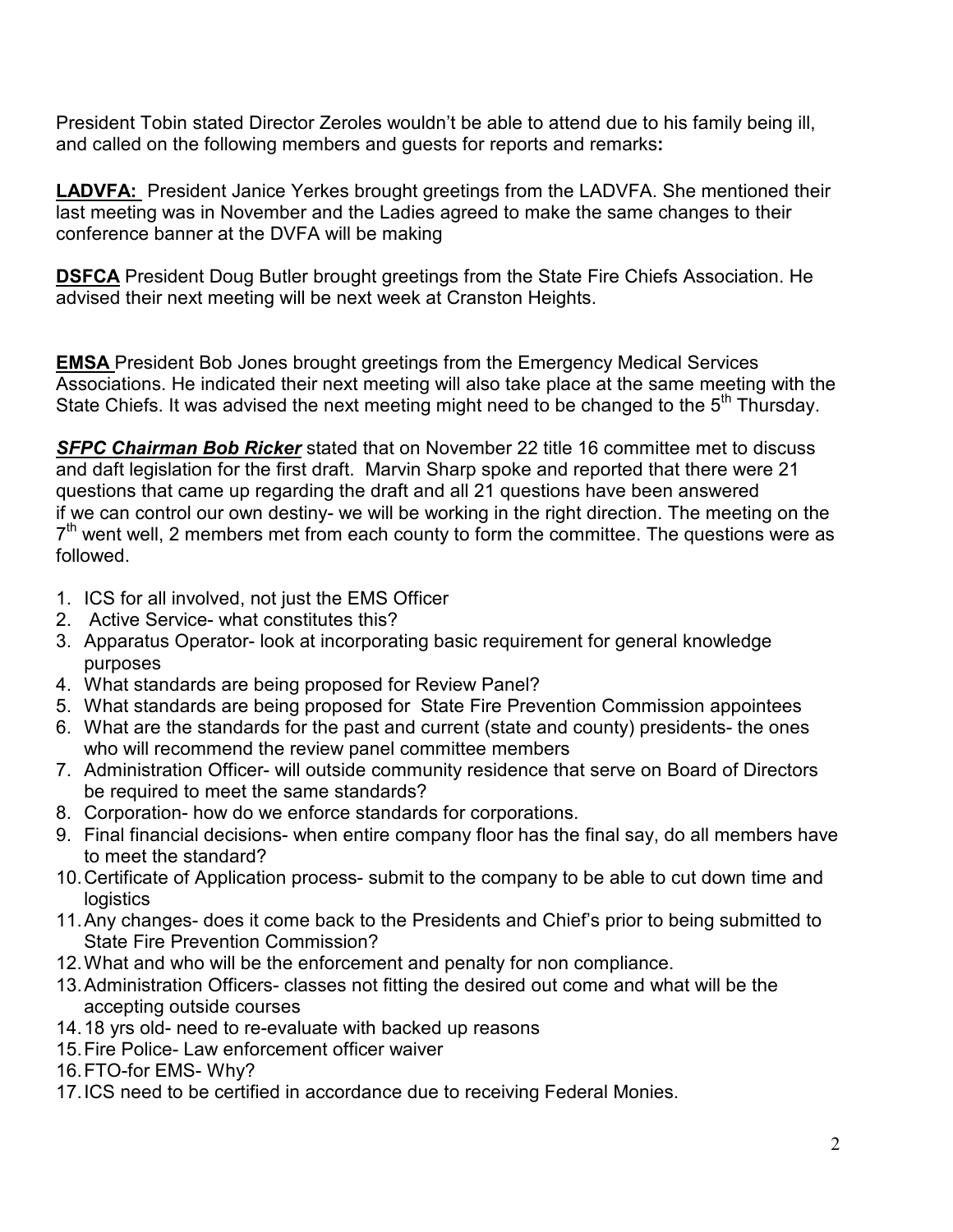#### 18. Reciprocity

- 19. Service Equivalency- FO I&II, not there.
- 20. Lateral moves within the organization- need to re-apply on lateral moves?
- 21. Apparatus Operator- Re-Evaluate with the ambulances, utility vehicles and marine units.

This will be presented to the Commission on December  $16<sup>th</sup>$  Any changes will need to go before the public.

This will need to be a 3 year phase in period. Commissioner Ricker stated the commission can see down the road, something is coming. The Fitz Report is not in the best interest of the Fire Service. With the EMS Service- if something happens to a member company and the standards are not adopted. This will not go forward with out all members seeing this legislation. Going to enhance the fire school. It will bring 85 % of classes to the fire school and 75% that can be done at the fire companies.

#### *Sally Stevenson*

Working on the bidding process for souvenirs, planning to use 2011 conference logo on one wearable item and the conference mug. The vendors are having trouble with the size and detail. There is a problem with cost. Universal logo on all other wearable items. A lot of souvenirs left over and sold at other conferences. 4 vendors looking to bid.. There are 8 new seminars for a total of 15.

#### *President Tobin*

#### Executive Manager

We currently have 15 applicants for the Executive manager and 4 applicants for the R & R Coordinator. The committee will be reviewing the resumes.

#### 700 Mhz

 There have been new radios purchased but those are going to Del Dot and Department of Corrections. The DVFA currently has 18,000 radio's and are hoping to make 800mhz work 200 million to do all centers and put radio's in trucks. Hopefully we will not need to by new radio's. Hoping to make contact with Div Comm with directors, to reband all 800mhz.

#### Wake Up Delaware

Need to be able to fund ourselves, Kent and Sussex are going to be purchasing together and New Castle will be purchasing their own. Keep in mind money this year is a onetime deal.

#### *First Vice President Charlie Frampton-*

Next Gov Affairs committee meeting will be on Sat. This committee is far from being dead. There are 2 presentations this year; there will be a short marketing presentation with the joint finance and the general public and legislatures. The target date will be the end of Feb 280 million dollars we won't be getting this year.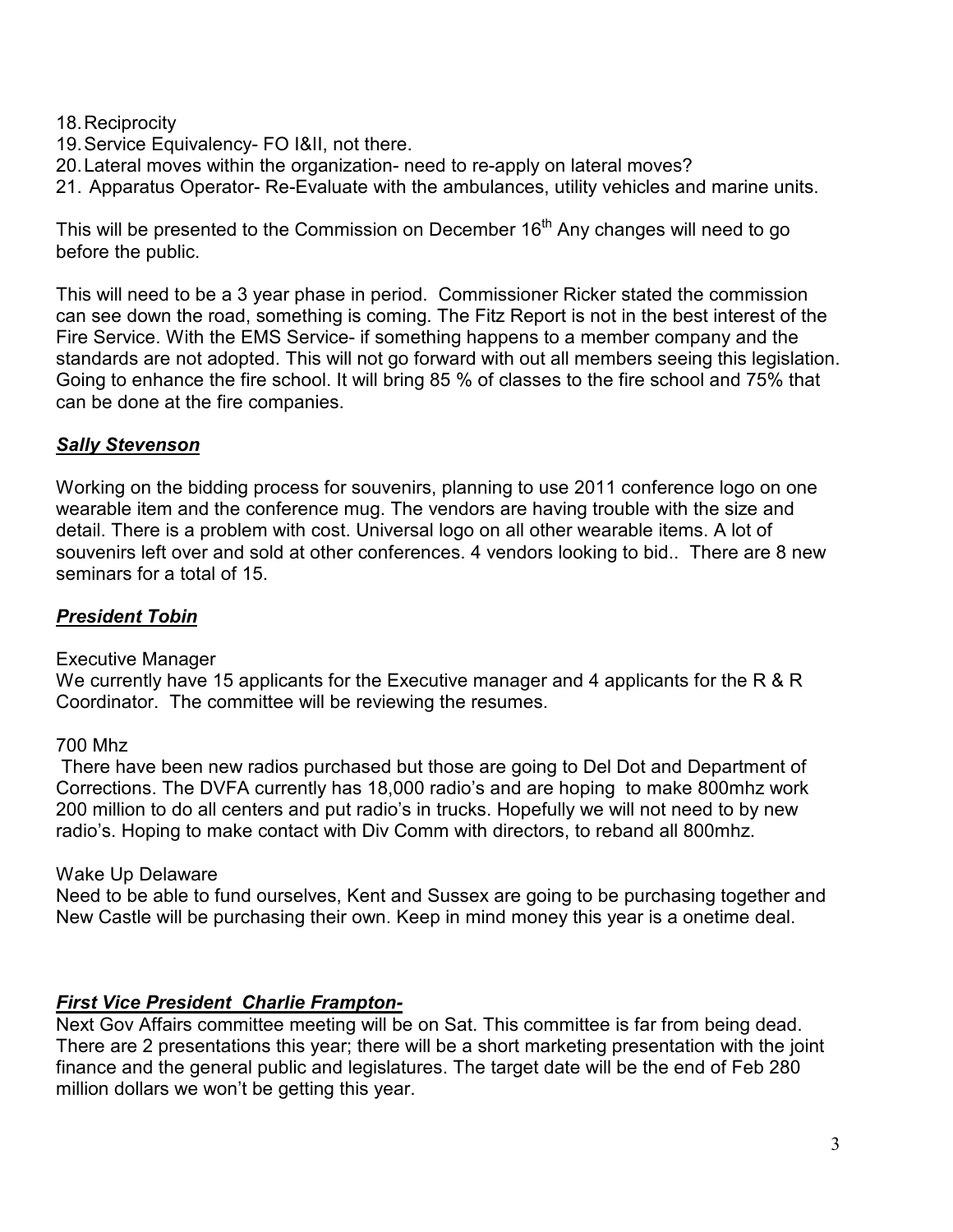# **2 nd Vice President Charles Boyer-**

Vice President Boyer will be meeting with VP Frampton regarding voter Registration. He recommends dropping this committee. There isn't any interest. He believes there needs to be a few members in each county that still know how to do it. Still need to make sure all members are registered.

# *Director Toulson*

By Laws Change- Rich reported Lou Amabili, Charles Frampton, and Charlie Boyer and the bylaws committee have met and made the changes to the Executive Sec position. They have separated the Executive Manager and Secretary position as well as the duties. These changes will be presented on December 12<sup>th</sup> executive meeting. Vote to take place at the meeting in March. Lou has done an outstanding job.

# *PP Ron Marvel*

# Out of State Coordinator-

Need to make a push to get attendance with CFSI. This is an important event where they assist with getting grant money. Bill Webb will be here on the  $12<sup>th</sup>$  to inform the membership. He would like each company to be able to send at least 3 members, if not four. This is the only fundraiser where your participation helps you get money, as it lets you reach out to the legislatures.

President Tobin then read a letter from Steve Austin- NFPA 1091 Highway Incident Responders Professional Qualifications Committee-NFPA has selected me a Chairmen of this new committee that will develop standards for response personnel controlling traffic at roadway incidents. Director Rich Toulson, a transportation professional in his own right would be an extremely important asset to this committee. I am proposing that Rich be nominated as a DVFA representative to this committee and that we support his participation. The number of MVC responses in DE continues to increase. We need a voice in setting national standards. Rich has an excellent working relationship with the State Chiefs and Fire Police Associations. He would be a first-rate representative.

Motion by Ron Marvel and seconded by Charlie Boyer to select Richard Toulson as DVFA Representative. Motion unanimously carried.

*Director Glenn Gillespie*- Stated December 11th is Kent County Fire Prevention banquet at Carlisle Fire Company. Jan  $16<sup>th</sup>$  is State fire prevention banquet at Hartly FC at 2pm.

# *Director Les McCourt-*

Mentioned packets will be passed out at check in on the  $12<sup>th</sup>$  regarding standards- need to make sure there are enough copies.

There will be a special meeting on Jan  $9<sup>th</sup>$  to either support or not support the proposed standards.